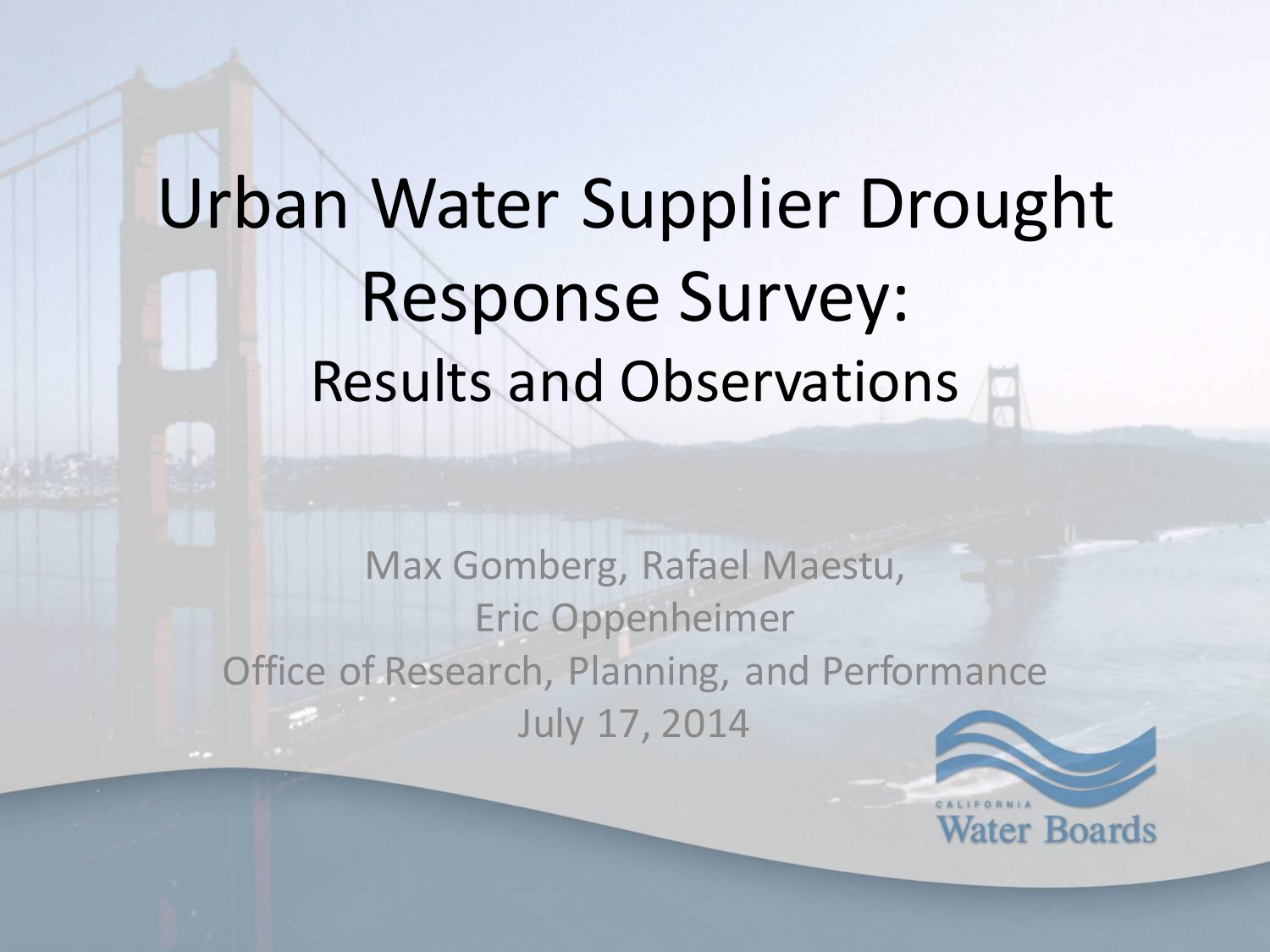# Background

- April 25, 2014 Executive Order
	- June 15 update from urban water suppliers
	- Adopt emergency regulations if necessary
- May 23, 2014 Drought Survey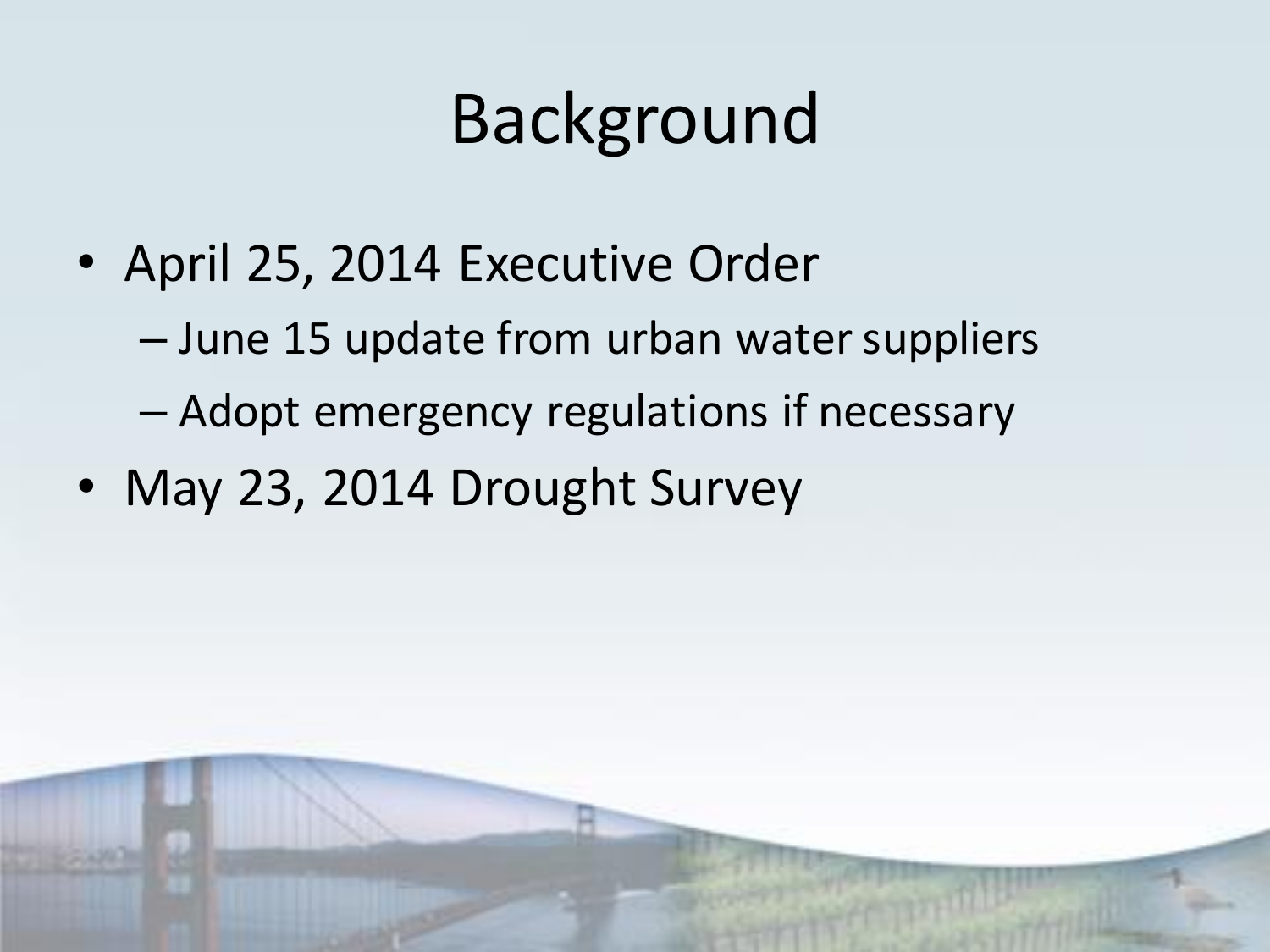# Survey Response

- 270 survey responses received out of 443 surveys delivered (61 percent response rate)
- Survey responses represented 25 million retail customers
- Some surveys did not reach water suppliers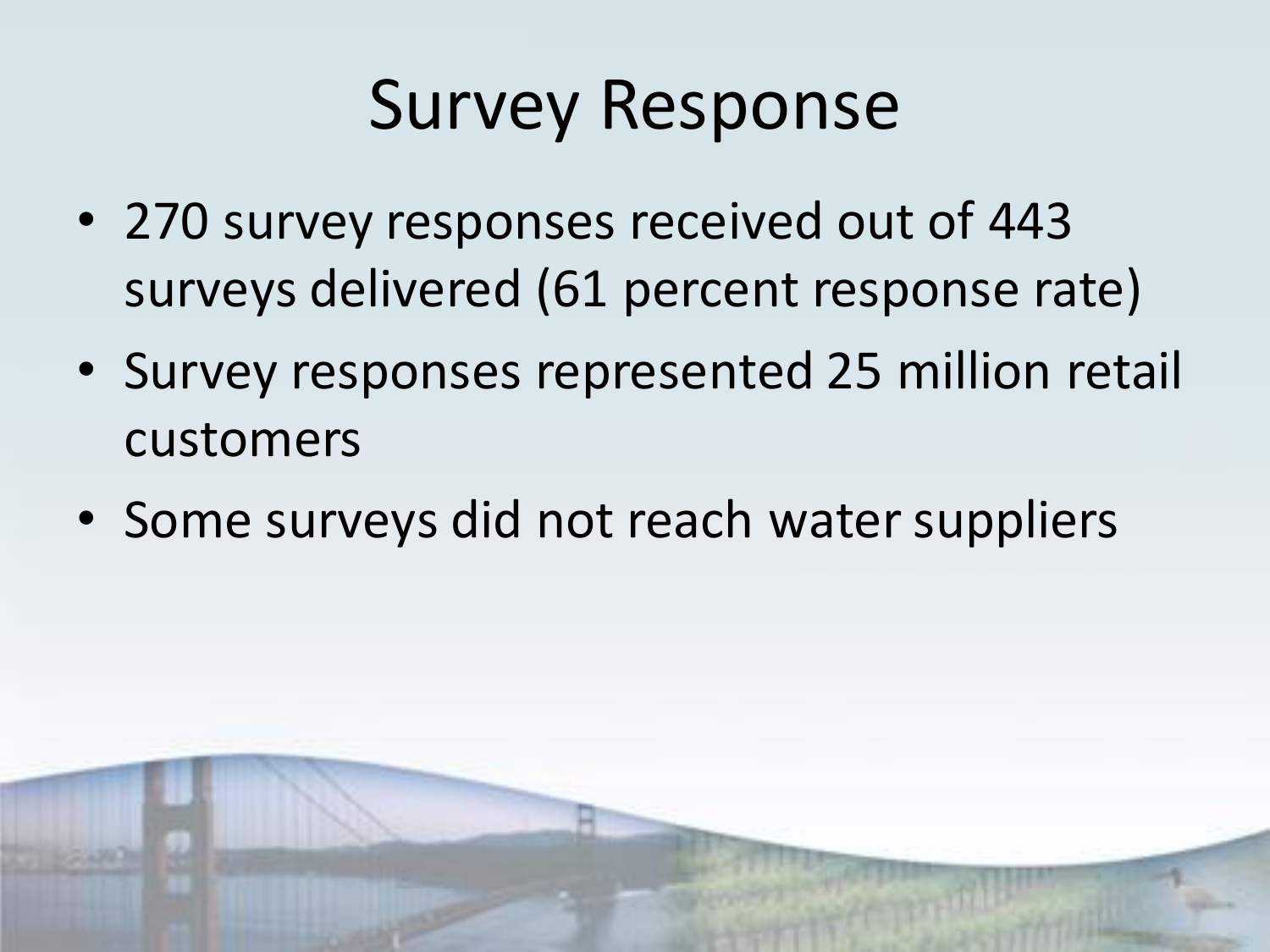## Survey Response – Water Production Data

- Total monthly potable water production
- Complete data provided by 216 suppliers
- 42 respondents representing over 4 million customers did not provide complete use data
	- Suppliers disagree with staff's choice of 2011- 2013 water production data as a baseline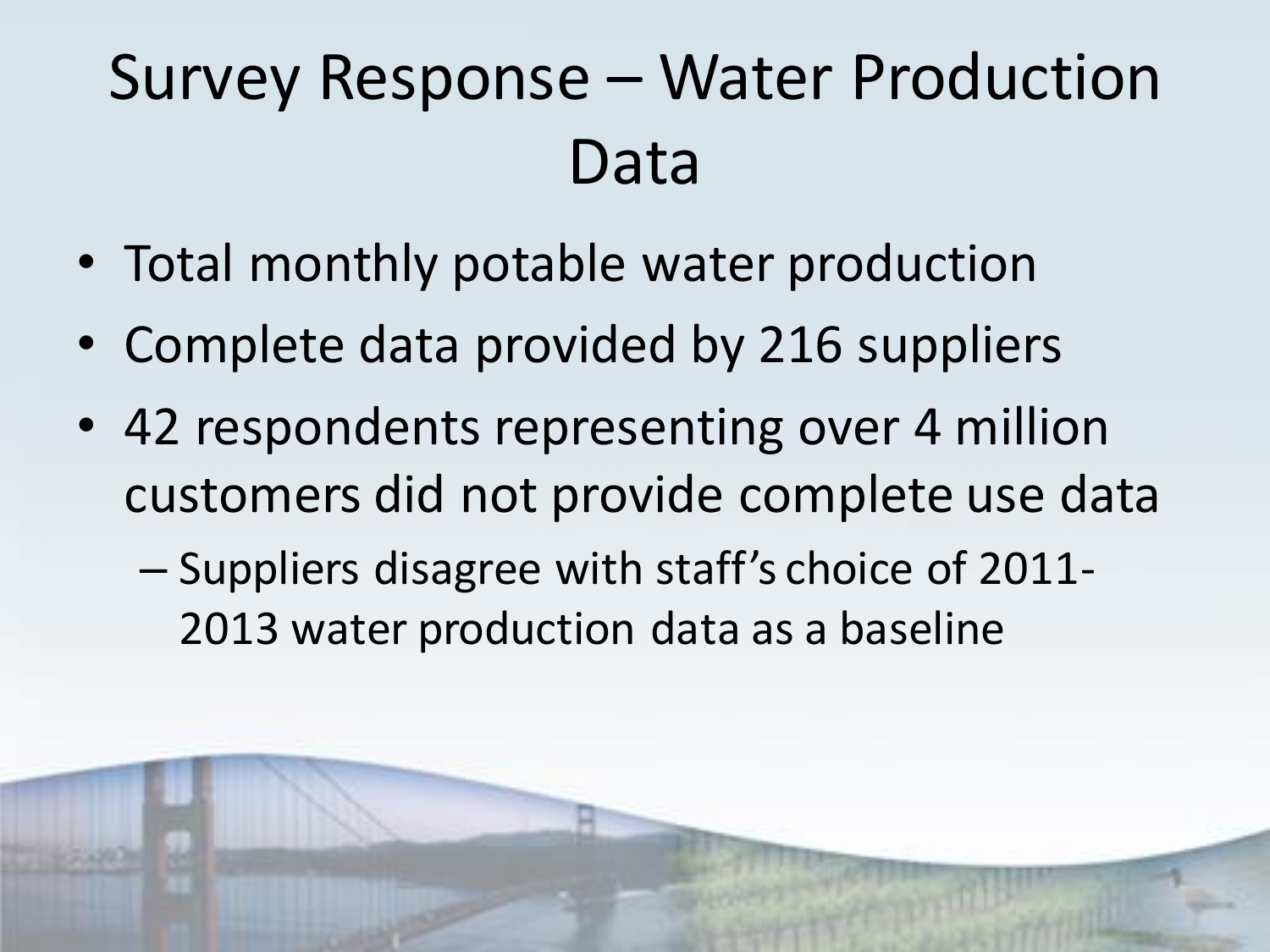# Survey Design and Response

- 17 questions
	- Implementation of drought plans
	- Drought response actions
	- Water production data
- 688 written comments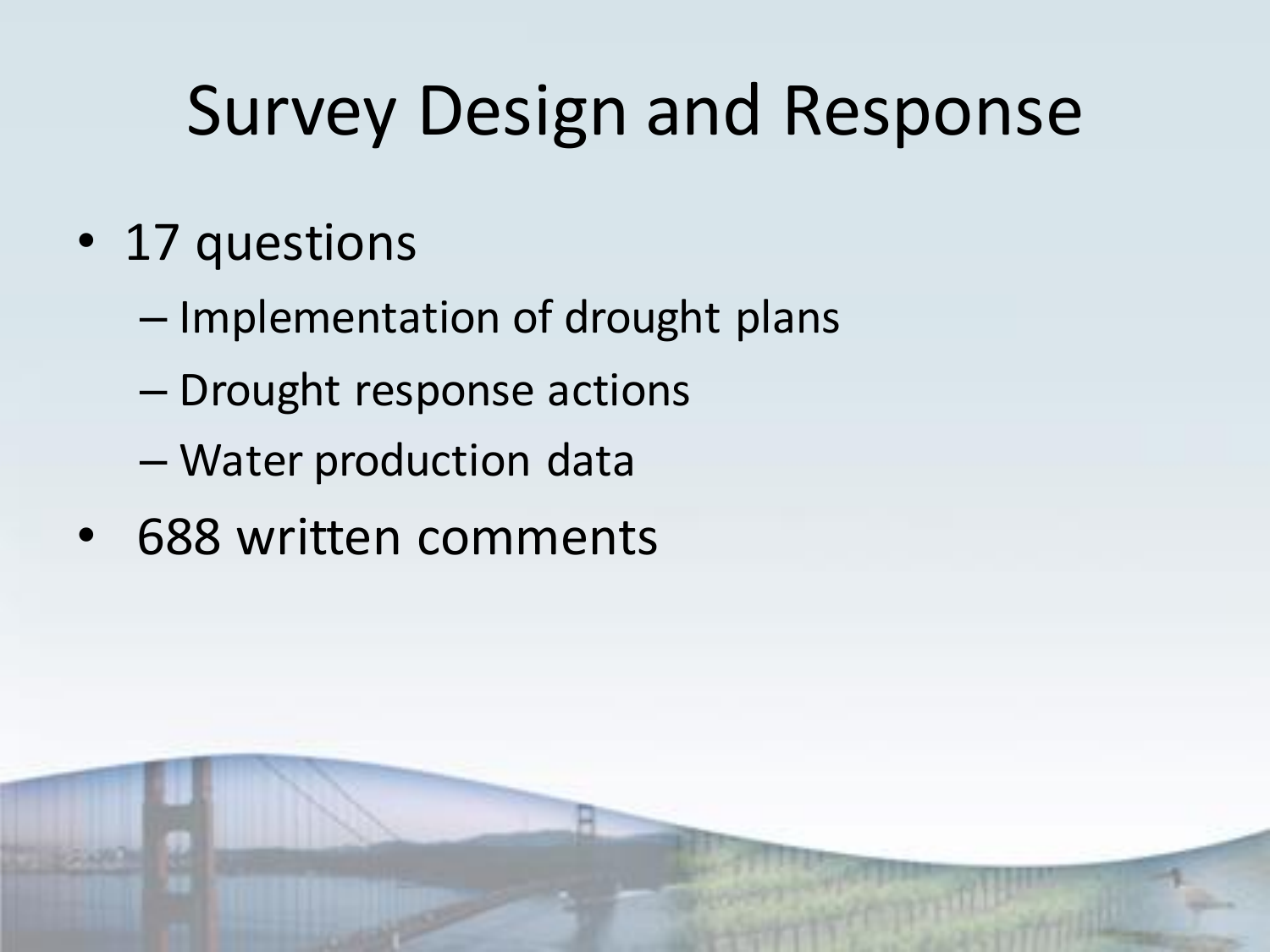### Survey Results – Water Shortage Plans

- 94 percent have a drought or water shortage plan
- 53 percent have formally invoked their drought or water shortage plan
	- 38 invoked their plan prior to 2012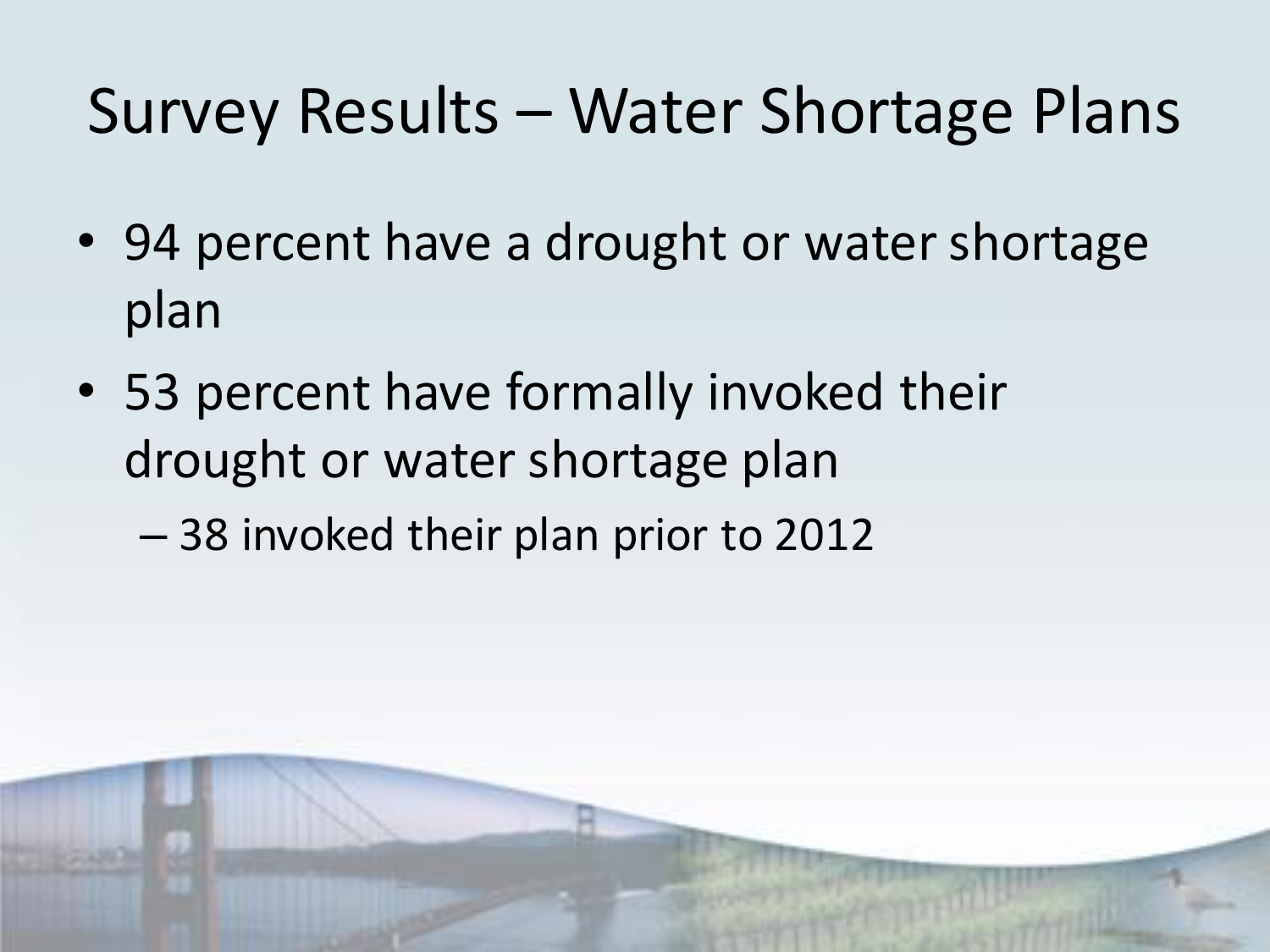### Survey Results – Shortage Status

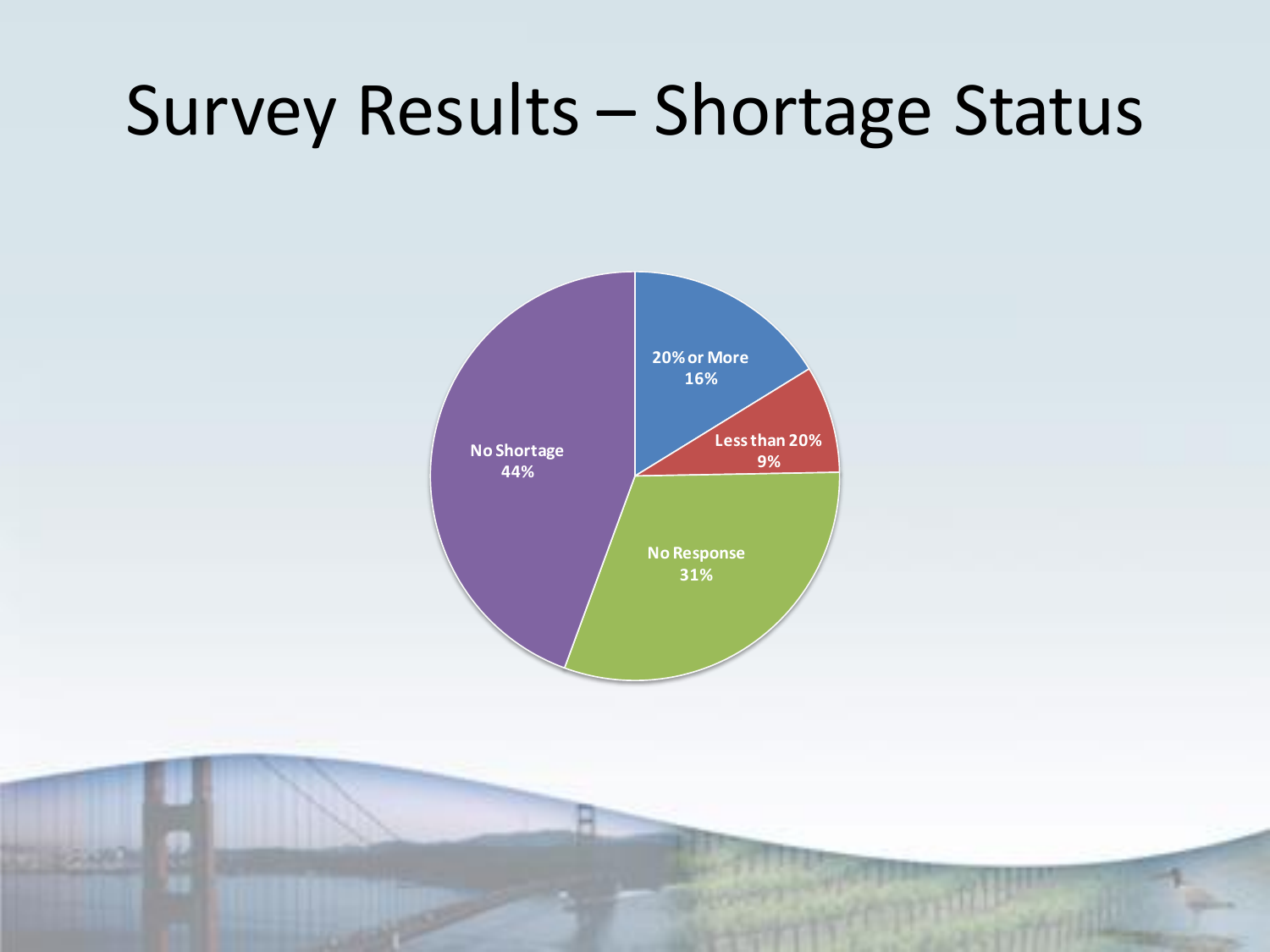### Survey Results – Water Shortage Plans with Voluntary and Mandatory Measures

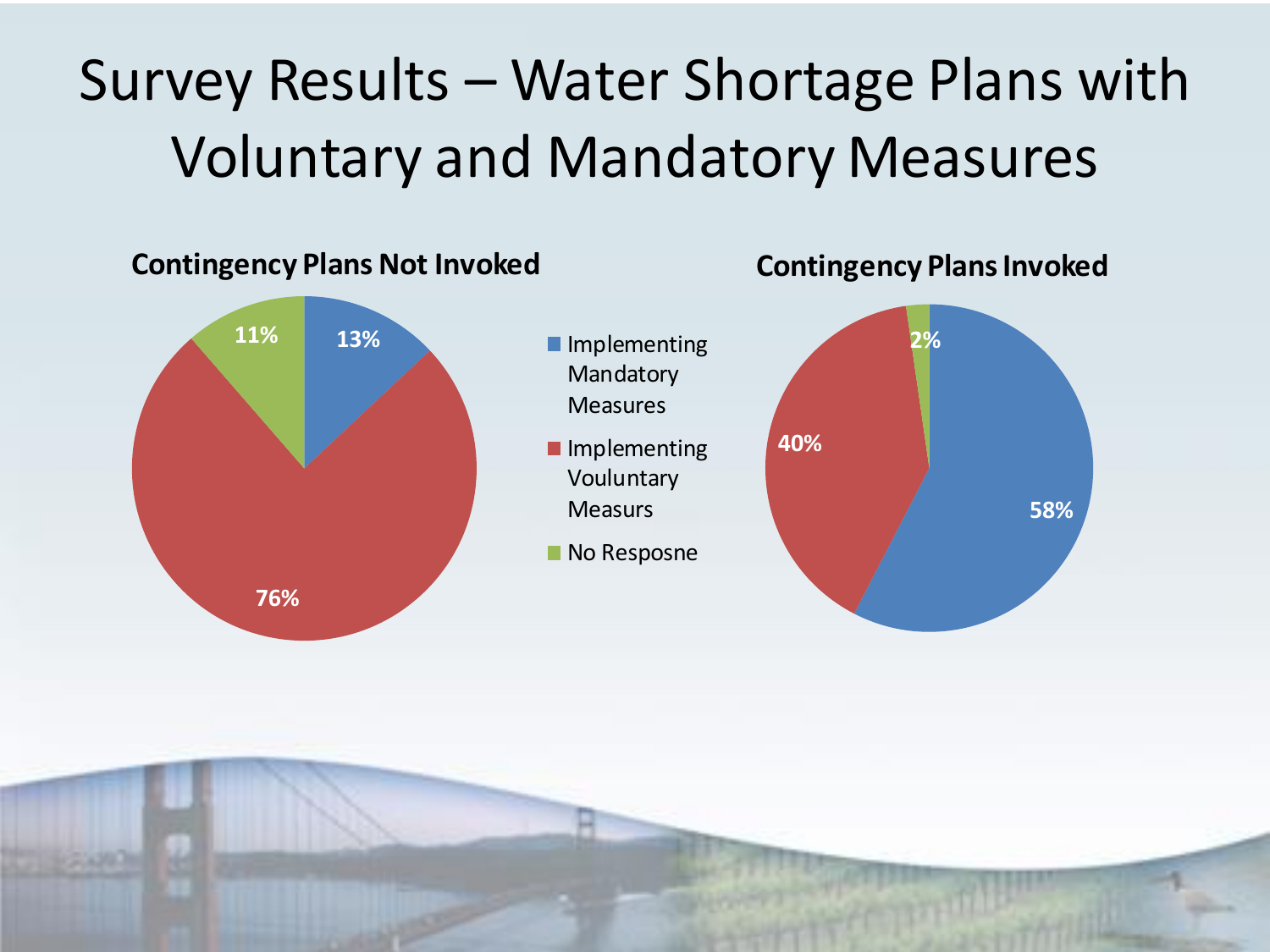## Survey Results – Drought Response Actions

- 97 percent have increased conservation messaging and outreach
- 65 percent are requesting 20 percent conservation
- 40 percent have increased enforcement and monitoring
- 7 percent have instituted short-term drought pricing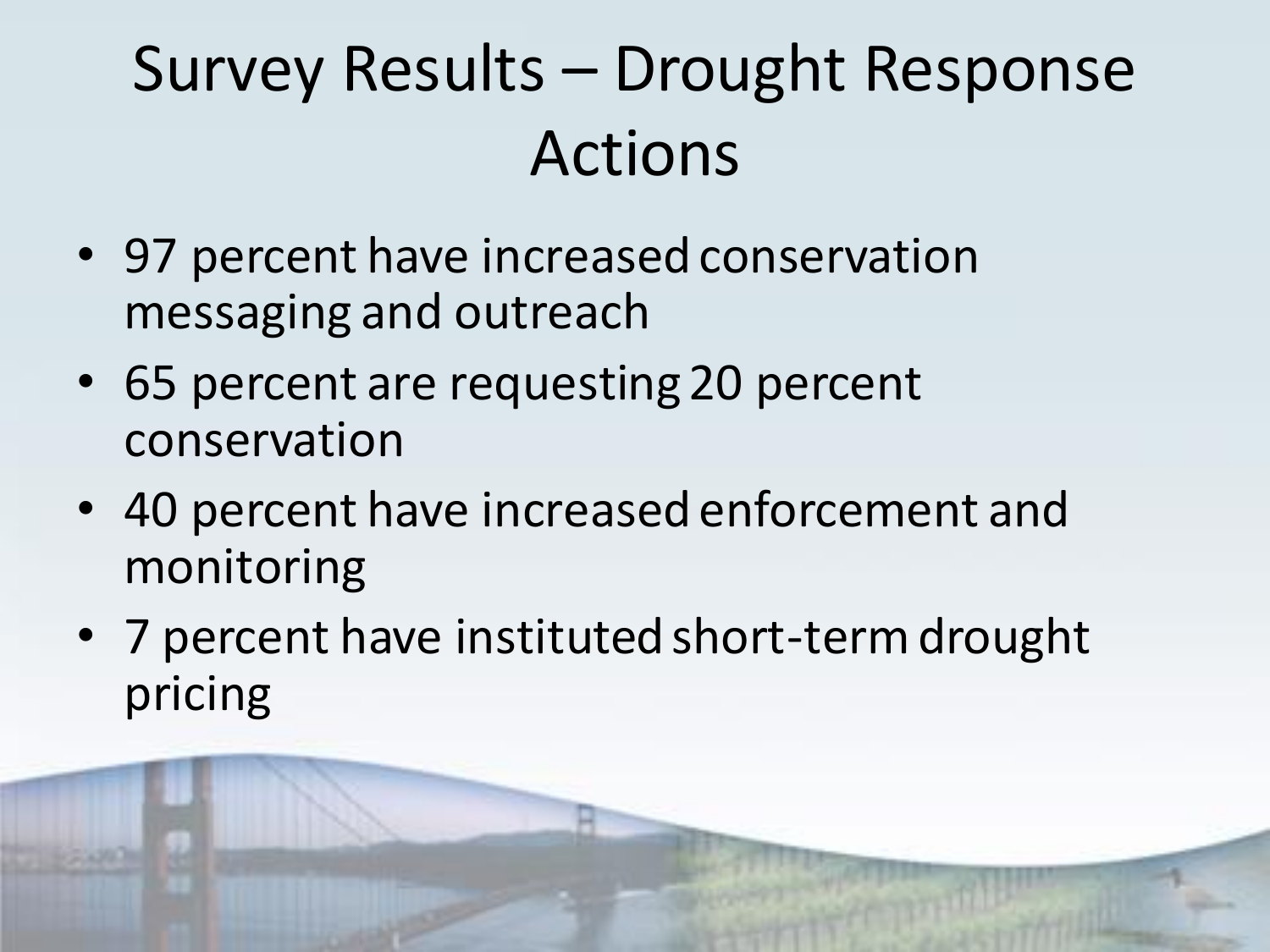## Survey Results – Water Production



*Survey results show almost a 25% reduction in water production comparing May 2011-13 to May 2014.*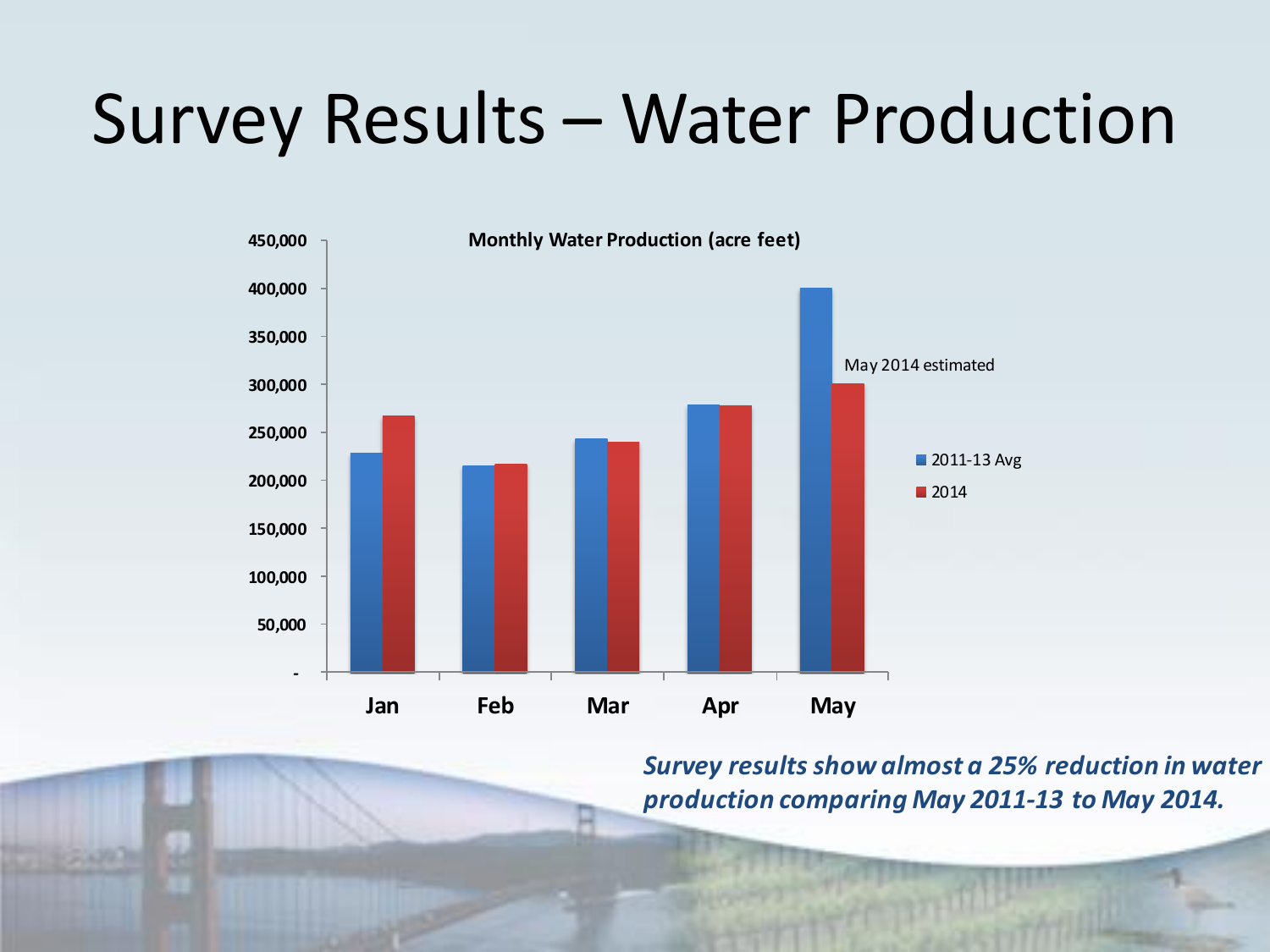## Survey Results – Water Production

**Percent Reduction in Urban Water Use Jan-May 2014 Compared to 2011-13 Jan-May Average** 

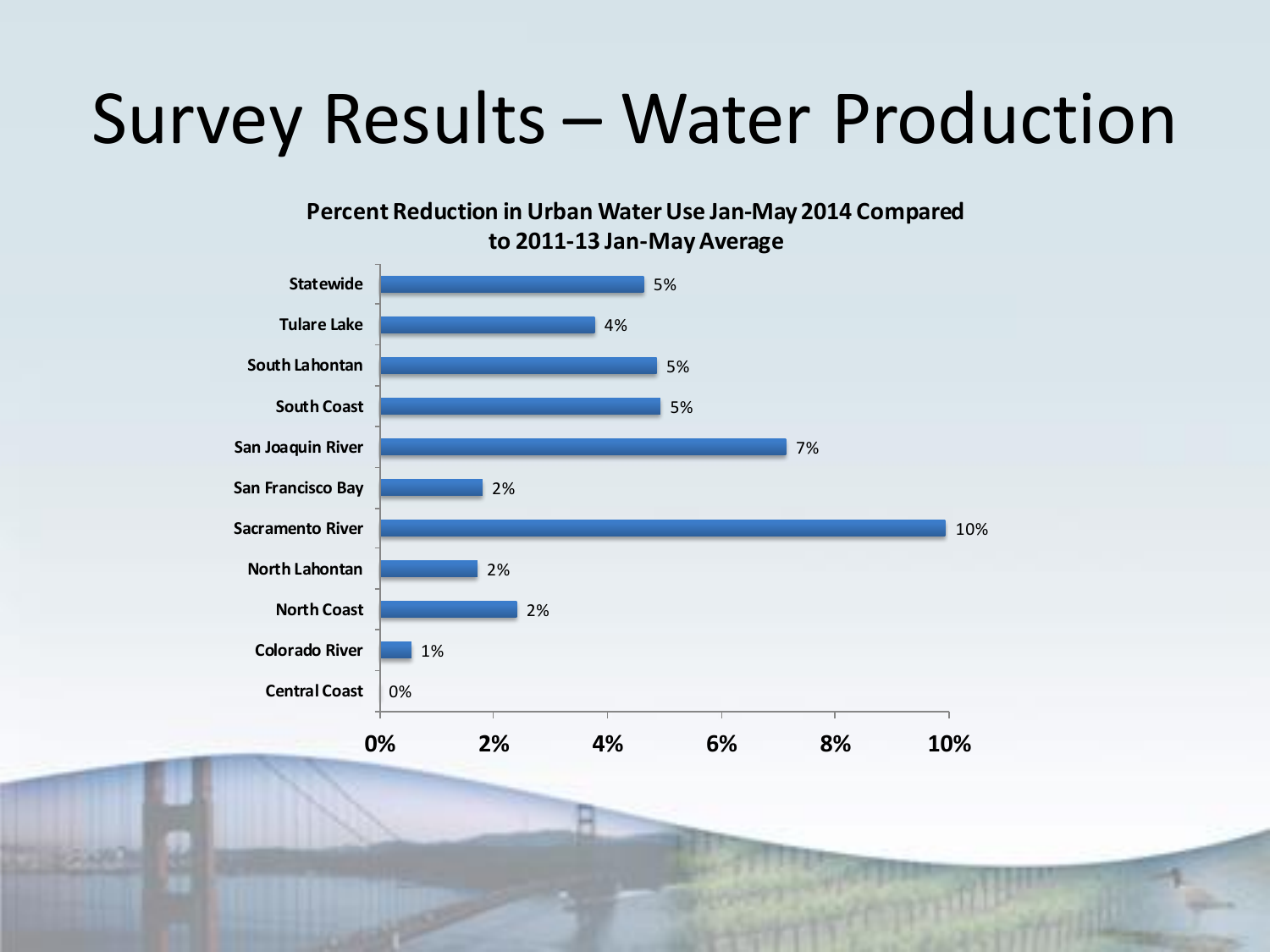#### Survey Results – Written Comments

- Some retailers follow the lead of their wholesaler
	- "the District will change drought stages if/when the San Diego County Water Authority does."
- Southern CA supplies are above levels that would trigger additional restrictions